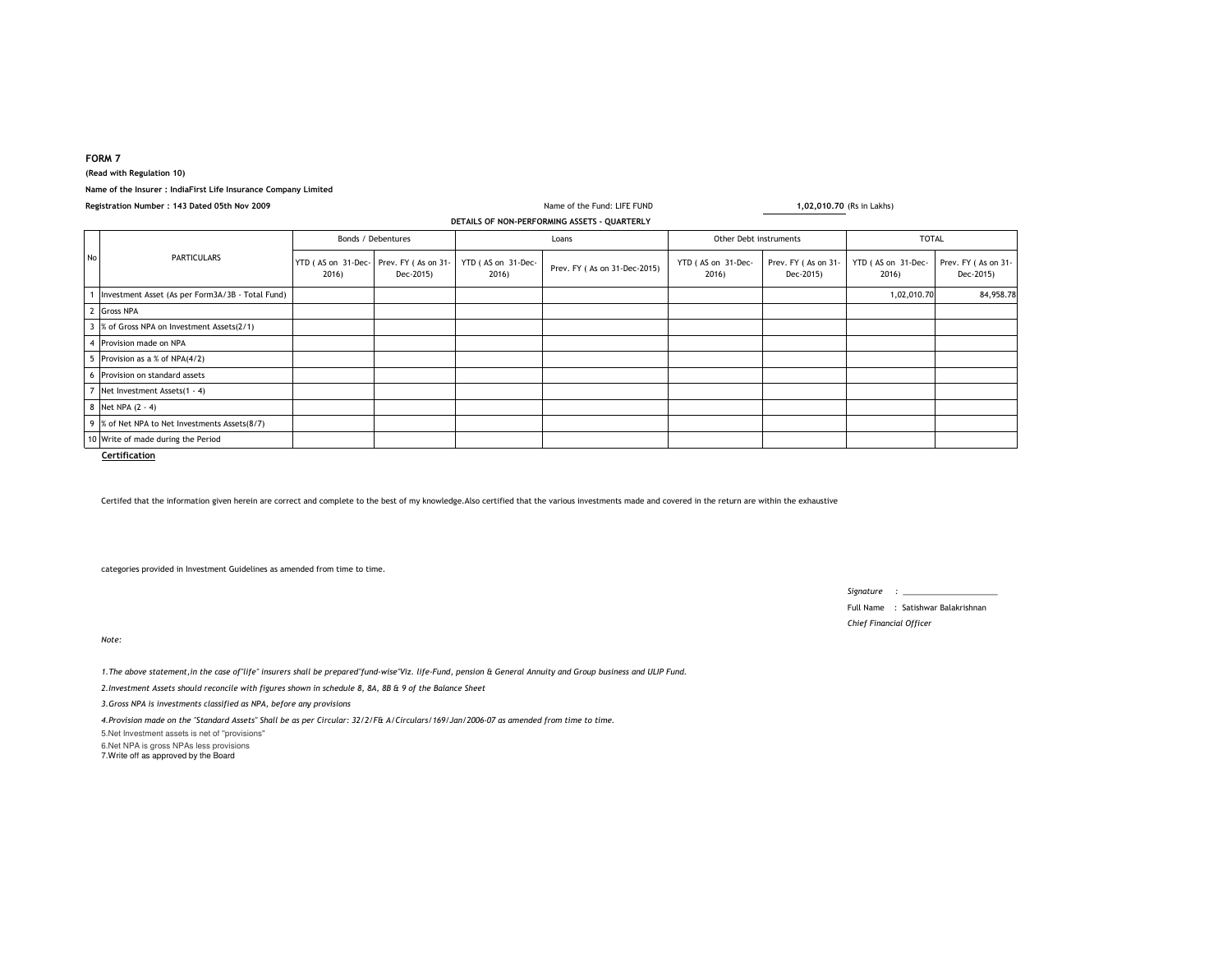## **FORM 7 (Read with Regulation 10) Name of the Insurer : IndiaFirst Life Insurance Company LimitedRegistration Number : 143 Dated 05th Nov 2009**

#### Name of the Fund: PENSION AND GEN ANNUITY BUSINESS **5,67,666.33** (Rs in Lakhs) **DETAILS OF NON-PERFORMING ASSETS - QUARTERLY**

|    | <b>PLIAIL</b> , OF NON-FENI ONMING ASSETS - OUANTENET |                                                 |           |                             |                              |                             |                                  |                             |                                  |
|----|-------------------------------------------------------|-------------------------------------------------|-----------|-----------------------------|------------------------------|-----------------------------|----------------------------------|-----------------------------|----------------------------------|
|    | PARTICULARS                                           | Bonds / Debentures                              |           | Loans                       |                              | Other Debt instruments      |                                  | <b>TOTAL</b>                |                                  |
| No |                                                       | YTD (AS on 31-Dec- Prev. FY (As on 31-<br>2016) | Dec-2015) | YTD (AS on 31-Dec-<br>2016) | Prev. FY (As on 31-Dec-2015) | YTD (AS on 31-Dec-<br>2016) | Prev. FY (As on 31-<br>Dec-2015) | YTD (AS on 31-Dec-<br>2016) | Prev. FY (As on 31-<br>Dec-2015) |
|    | Investment Asset (As per Form3A/3B - Total Fund)      |                                                 |           |                             |                              |                             |                                  | 5,67,666.33                 | 4, 35, 543.89                    |
|    | Gross NPA                                             |                                                 |           |                             |                              |                             |                                  |                             |                                  |
|    | 3 % of Gross NPA on Investment Assets(2/1)            |                                                 |           |                             |                              |                             |                                  |                             |                                  |
|    | Provision made on NPA                                 |                                                 |           |                             |                              |                             |                                  |                             |                                  |
|    | 5 Provision as a % of NPA(4/2)                        |                                                 |           |                             |                              |                             |                                  |                             |                                  |
|    | 6 Provision on standard assets                        |                                                 |           |                             |                              |                             |                                  |                             |                                  |
|    | 7 Net Investment Assets(1 - 4)                        |                                                 |           |                             |                              |                             |                                  |                             |                                  |
|    | 8 Net NPA (2 - 4)                                     |                                                 |           |                             |                              |                             |                                  |                             |                                  |
|    | 9 % of Net NPA to Net Investments Assets(8/7)         |                                                 |           |                             |                              |                             |                                  |                             |                                  |
|    | 10 Write of made during the Period                    |                                                 |           |                             |                              |                             |                                  |                             |                                  |
|    |                                                       |                                                 |           |                             |                              |                             |                                  |                             |                                  |

**Certification**

Certifed that the information given herein are correct and complete to the best of my knowledge.Also certified that the various investments made and covered in the return are within the exhaustive

categories provided in Investment Guidelines as

amended from time to time.

*Signature : \_\_\_\_\_\_\_\_\_\_\_\_\_\_\_\_\_\_\_\_\_\_*

Full Name : Satishwar Balakrishnan*Chief Financial Officer*

*Note:*

*1.The above statement,in the case of"life" insurers shall be prepared"fund-wise"Viz. life-Fund, pension & General Annuity and Group business and ULIP Fund.2.Investment Assets should reconcile with figures shown in schedule 8, 8A, 8B & 9 of the Balance Sheet*

*3.Gross NPA is investments classified as NPA, before any provisions*

*4.Provision made on the "Standard Assets" Shall be as per Circular: 32/2/F& A/Circulars/169/Jan/2006-07 as amended from time to time.*

5.Net Investment assets is net of ''provisions''

6.Net NPA is gross NPAs less provisions

7.Write off as approved by the Board